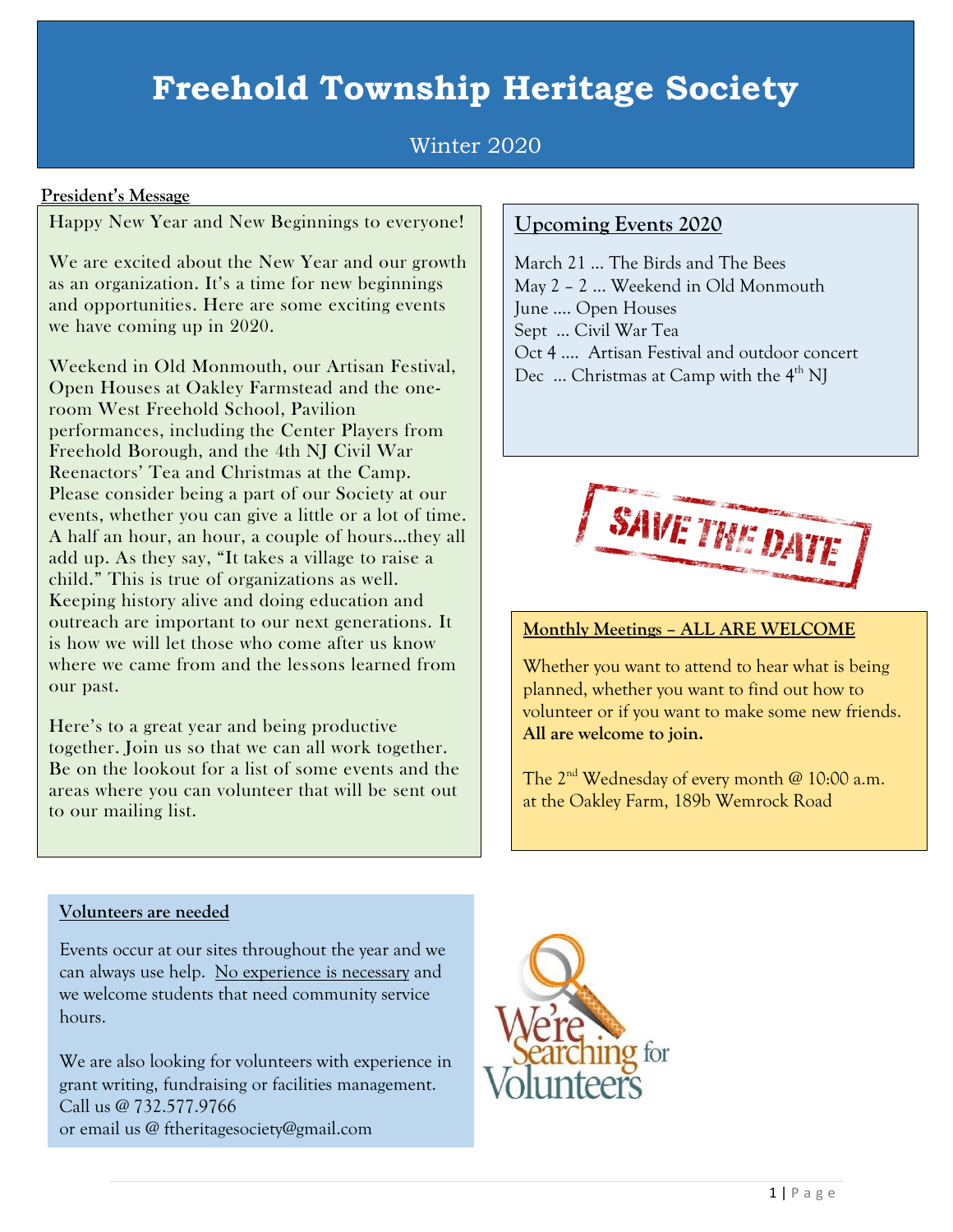# Community Garden

The Community Garden (CG) will be starting our 5th year on March 31st. The season will begin with an orientation at the garden, with new and old members. Of the 41 garden beds available, there are 26 gardeners signed up. We even have 6 raised beds for anyone that has difficulty bending over&/or kneeling.

At the orientation, everyone will introduce themselves to the group, so everyone will know who is in the garden. Throughout the growing season we often do not see each other, so it is nice to put a face and name together. We will be passing out folders with important information about what to grow and at what time. You will also receive instructions about entry into the garden and our garden shed, which holds tools and other supplies that we use during the season. On the application for a Community Garden bed, it will explain all of the rules and regulations you need to follow. It will also tell you the cost and size of the bed you choose. This has been a great experience for me and my cochair, as well. If you are interested in joining us this year, go to our website or come to Oakley and pick up an application to fill out.

We will try to have a Master Gardener (MG) present once a week to answer any questions or help with any gardening issues. We have 5 MG's that are involved with the CG. We will base that time on how many people are interested in this.

If you haven't seen or visited the Community Garden, I invite you to stop by for a tour. We are looking forward to meeting you and to a Fabulous growing season. Ronnie Leibowitz - chair Richard Jarocki - co-chair

To get an application, email: [ftcommunitygardenatoakley@gmail.com](mailto:ftcommunitygardenatoakley@gmail.com)  For questions, call: 732-780-0327





#### **Old Time Music comes to Oakley**

Old Time is music of and by the people. The basis of many Old time tunes is simple and follows a predictable pattern and chord progression. The challenge for proficient musicians is the improvisation that occurs once the melody is learned.

Passed down by ear with regional differences, Revolutionary and Civil War tunes are in the mix, hymns, ballads and silly nonsense songs make up a variety of music shared by many. Fiddles, banjos, mandolins are commonly used, however, this program includes harmonica, fiddles/violins, bass, guitars, dulcimer and other instruments.

Come with or without an instrument to enjoy music and a group of new friends that enjoy n

The group gathers on the 2<sup>nd</sup> Tuesday of the month, 7 – 10:00 p.m. at the Oakley Farmstead.

**189b Wemrock Road in Freehold, NJ**